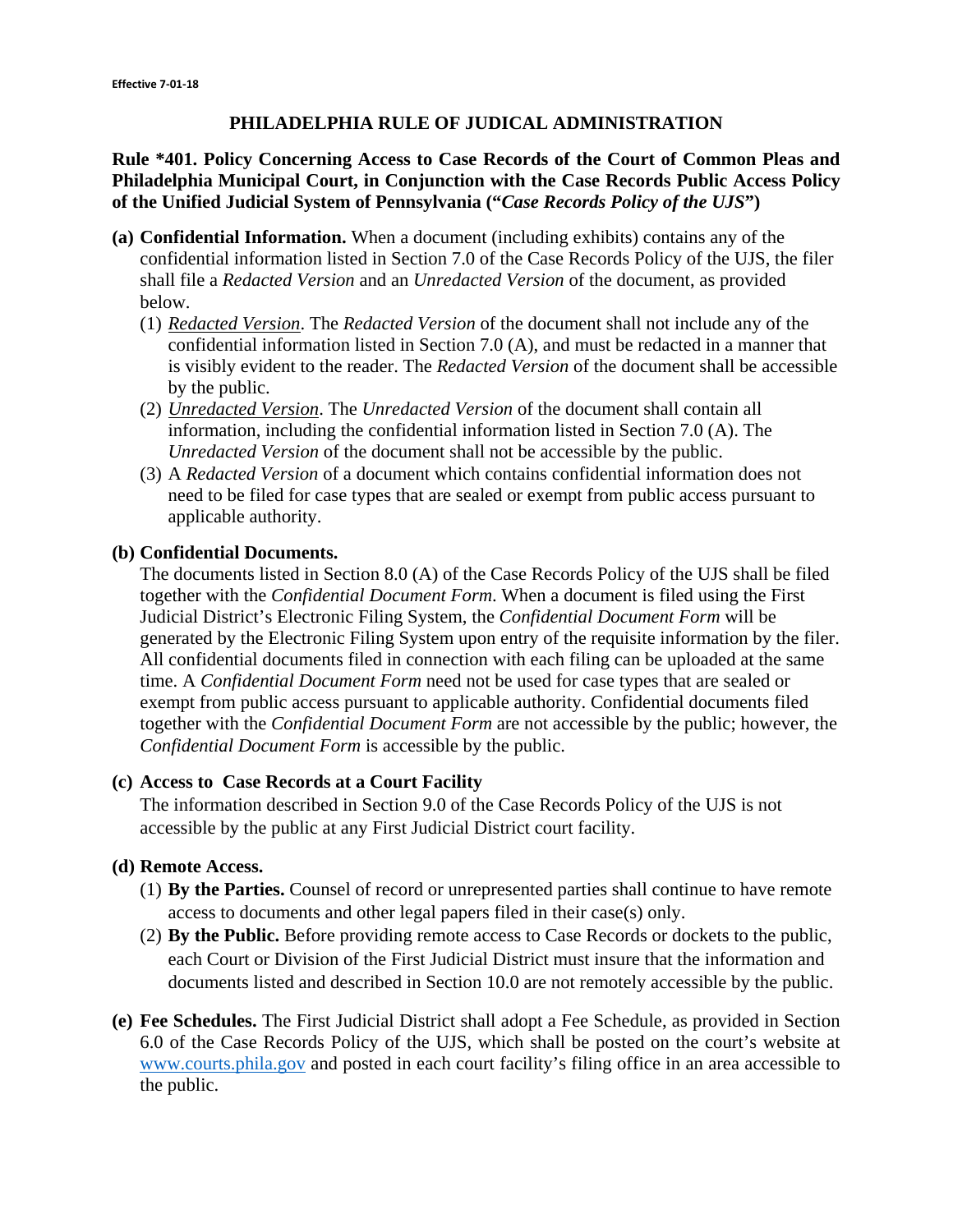## **PHILADELPHIA RULE OF JUDICAL ADMINISTRATION**

## **Rule \*402. Electronic Case Records. Court of Common Pleas of Philadelphia County and Philadelphia Municipal Court.**

- (a) Electronic case record information maintained by the First Judicial District is available as provided in this rule to the extent its release is authorized or restricted by law, state and local rules, and applicable policies of the Unified Judicial System.
- (b) Requests for electronic case record information shall be made on forms provided by the First Judicial District from time to time.
- (c) Standard reports will be made available to Requesters upon payment of the requisite fee. Requests for combined electronic case records ("bulk records") shall be reviewed and approved on a case-by-case basis. Any request for bulk records that can be compiled using an existing report format shall be granted. Any request for bulk records or data which cannot be compiled using an existing report format will be granted if the request is not onerous, and the First Judicial District has available personnel and resources needed to compile the information requested without adversely impacting the operations of the First Judicial District or otherwise disrupting its orderly and efficient case flow.
- (d) Requests for electronic case records will be subject to fees and costs adopted by the First Judicial District from time to time. The First Judicial District must assess, charge and collect the fees and other charges that are required by law and other legal authority. See, e.g. 42 Pa.C.S. § 1725, 42 P.S. §21015 et seq., and 42 P.S. § 21081.
	- (1) The First Judicial District shall adopt a Public Access Fee Schedule which shall be posted on the court's website at www.courts.phila.gov and posted in each court facility's filing office in an area accessible to the public.
	- (2) The Public Access Fee Schedule may be amended from time to time by the First Judicial District.
	- (3) Requesters may be required to pay the estimated cost of any report before release of the approved electronic case information.